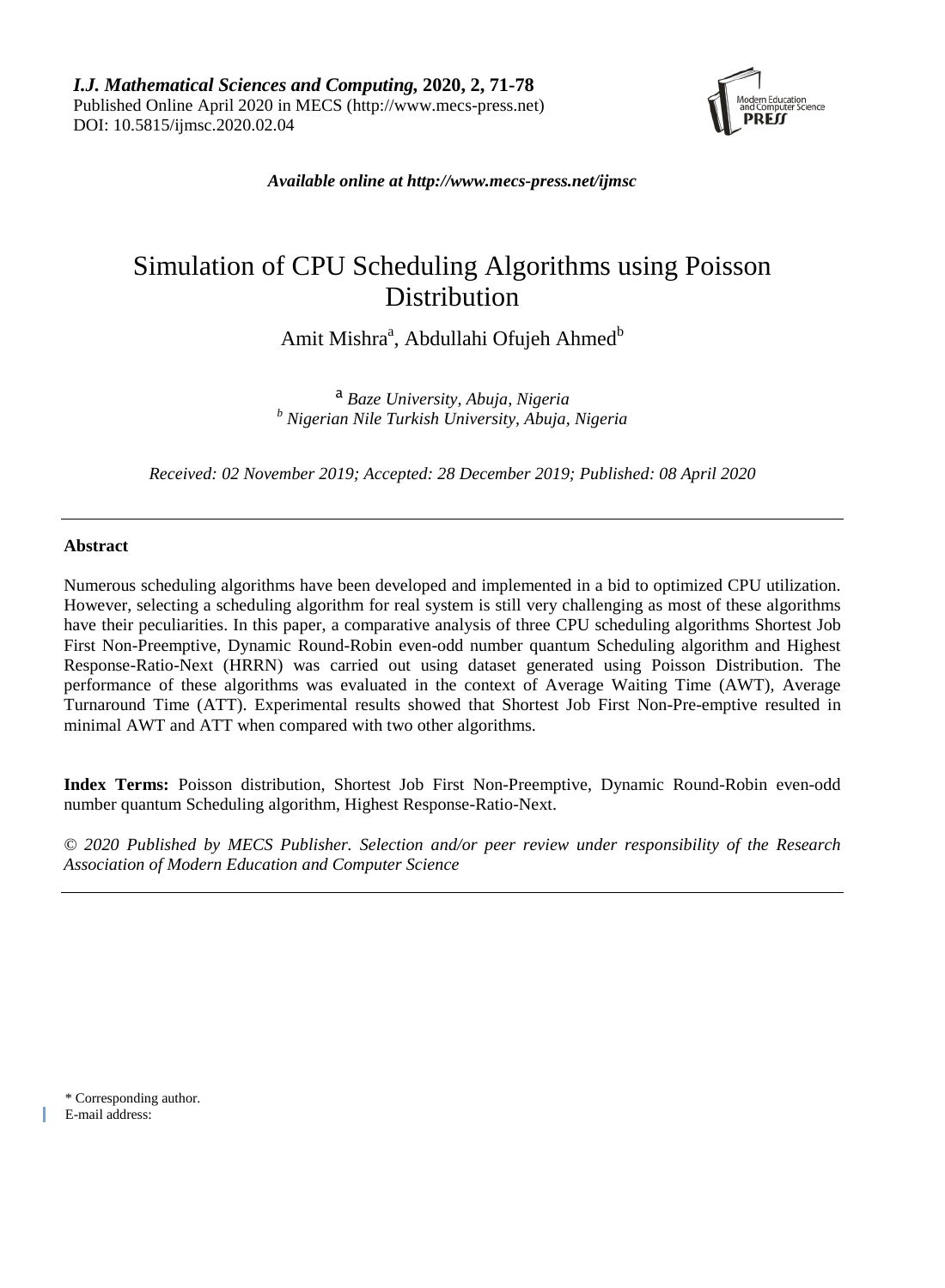## **1. Introduction**

One of the most expensive resources the operating system has to manage in a computer system is the Central Processing Unit (CPU). In a multi-programming and single processor environment, the single processor is shared among these processes following some CPU scheduling algorithm. CPU scheduling is the process where by one process is allowed to use the CPU while the execution of another process is on hold (waiting for an I/O or an interrupt) thereby making full utilization of the CPU [5]. The goal of CPU scheduling is to maximize CPU utilization by reducing process response time, waiting time, turnaround time and number of context switches. In a bid to find the best way of scheduling processes for execution, numerous CPU scheduling algorithms have been developed and implemented some of which are preemptive, while others are non-preemptive. In a preemptive scheduling, a process with a higher priority can block the currently running process, while in a nonpreemptive scheduling algorithm, once the CPU is allocated to a process, the process must terminate before the next process will have chance to run.

Most of these scheduling algorithms have their pros and cons, consequently, choosing a scheduling algorithm for a real system becomes a problem. To overcome this problem, numerous algorithm evaluation techniques have been proposed. In view of the above, this study is employing the simulation technique of algorithm evaluation to investigate the performance of three scheduling algorithms namely Shortest Job First Non-Preemptive, Dynamic Round-Robin even-odd number quantum Scheduling algorithm and Highest Response-Ratio-Next (HRRN).

## *1.1 CPU Scheduling*

In a multiprogramming environment, the CPU must be shared among the multiple processes following some scheduling algorithm. The task of determining when the processor should be assigned and to which process and for how long is called CPU scheduling. The goal of CPU scheduling is to maximize CPU utilization (keep the CPU busy all the time) so as to maximize system throughput. And by doing so, reducing process response time, waiting time, turnaround time and number of context switches.

## *1.2 CPU Scheduling Algorithms*

Numerous Scheduling algorithm have been developed and implemented. Some of these include:

## *1.2.1 Shortest Job First Non-Preemptive Scheduling algorithm*

Shortest job first (SJF) or shortest job next, is a planning arrangement that chooses the holding up procedure with the littlest execution time to execute next. SJN is a non-preemptive algorithm. Non-preemptive: We can't expel a procedure until it finishes it execution.

- Shortest Job first has the benefit of having least normal waiting time among all scheduling algorithms.
- It is a Greedy Algorithm.
- It may cause starvation if shorter procedures continue coming. This issue can be tackled utilizing the idea of aging.
- It is for all intents and purposes infeasible as Operating System may not realize burst time and therefore may not sort them. While it is beyond the realm of imagination to expect to foresee execution time, a few techniques can be utilized to appraise the execution time for a job, for example, a weighted normal of past execution times. SJF can be utilized in particular conditions where precise evaluations of running time are accessible.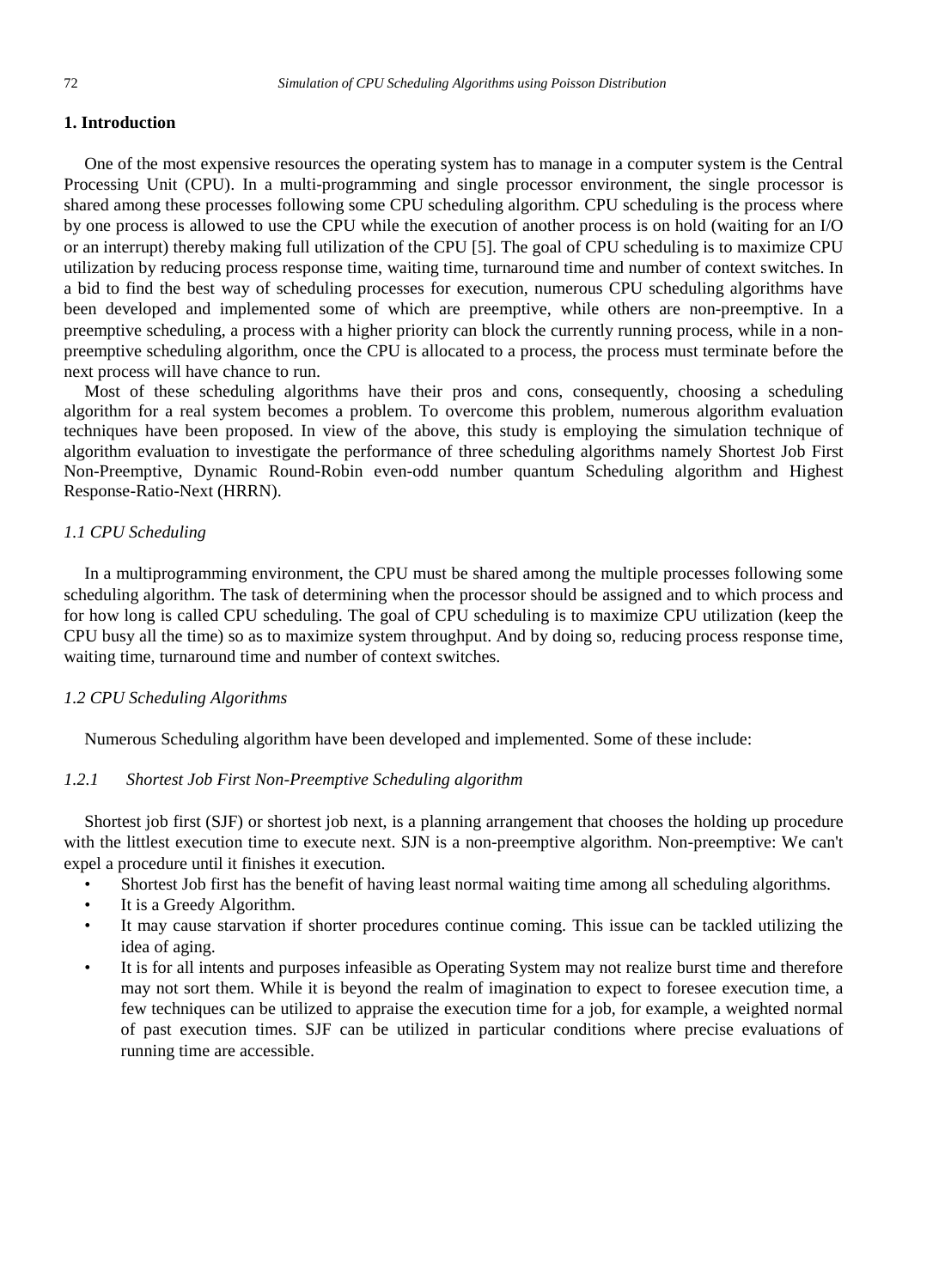#### *1.2.2 Highest Response-Ratio-Next (HRRN) Scheduling algorithm*

Round Robin scheduling is a preemptive type of FCFS. In RR scheduling, forms are likewise dispatched in FIFO succession however each procedure is permitted to run uniquely for a constrained measure of time.

In this Dynamic Round-Robin even-odd number quantum Scheduling algorithm, two-time quantum's TQ1 and TQ2 is determined. Where TQ1 is the burst time of the considerable number of procedures at even places in the prepared line and TQ2 is the normal burst time of the considerable number of processes at odd places in the prepared line [6]. At that point we analyze the two time quantum's, to get the more prominent Time Quantum. Take more prominent time as a period quantum and apply to each procedure.

$$
If(TQ1 > TQ2) { \atop \qquad} \{TQ = TQ1 \atop} \tag{1}
$$
\n
$$
let \atop TQ = TQ2 \atop} \tag{2}
$$

*}*

Where tq1 is the average of even place process's burst time and tq2 is the average of odd place process's burst time.

## *1.2.3 Highest Response Ratio Next (HRNN) Scheduling Algorithm*

Highest Response Ratio Next (HRNN) is one of the most optimal scheduling algorithms. This is a non-preemptive algorithm in which, the scheduling is done on the basis of an extra parameter called Response Ratio. A Response Ratio is calculated for each of the available jobs and the Job with the highest response ratio is given priority over the others.

Response Ratio is calculated by the given formula.

 $Response Ratio = (W+S)/S$  (3)

**Where,**

 $W \rightarrow$  Waiting Time

 $S \rightarrow$  Service Time or Burst Time

## *1.2.4 Algorithm Evaluation Techniques*

Different scheduling algorithms have been developed and implemented each of which has their peculiarities. Therefore, selecting a CPU scheduling algorithm for a given system becomes a problem. One way to select a scheduling algorithm for a particular system is by evaluating their performance on predefined tasks based on CPU scheduling criteria (metrics used to major CPU scheduling algorithm) using CPU algorithm evaluation techniques. Few of these algorithm evaluation techniques are discussed below:

## **Simulation**

Simulation is the way toward mimicking the task of a true procedure or framework. It includes the amalgamation of a counterfeit history of a framework and the perception of the fake history to make deduction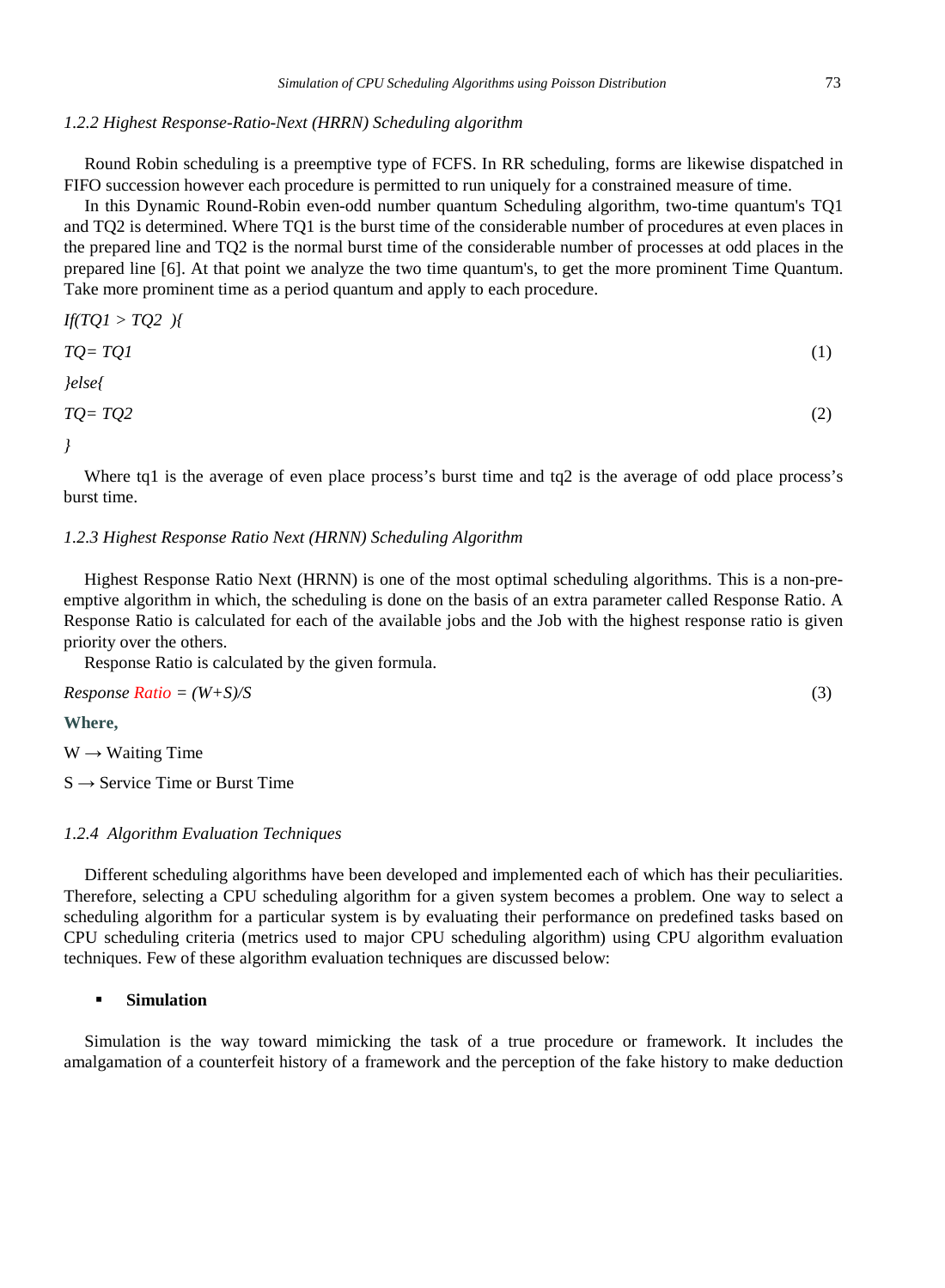about the working attributes of a genuine framework [4]. Although simulation gives accurate result, it usually involves programing a model of the computer system [5].

## **Implementation**

A more accurate but expensive technique of evaluating the performance of CPU scheduling algorithm is the implementation technique. Implementation involves implementing the algorithms in real system and observing their performance under real working conditions. This technique has overheads of coding and modifying the OS to support the new algorithms and sometimes users may not like working in an environment where the OS is constantly changing.

Other CPU algorithm evaluation techniques that can be found in the literature include; Queuing Model and Deterministic modelling.

## **2. Related Work**

In recent time, many studies have been proposed to compare the performance CPU Scheduling algorithms. In 2011, Abdullahi, S. et al. carried out a similar study in which they used datasets generated using exponential distribution to compare the performance of three scheduling algorithms (SJF, RR and FCFS.). Their results show that RR resulted in minimal AWT and ATT [3].

In 2013, Goel, N., & Garg, R. B also carried out a similar studies in their paper "Comparative study of CPU scheduling algorithm" they compared four scheduling algorithm (FCFS, RR, Priority and SJF) and concluded that SJF resulted in minimal AWT and ATT among the others [4].

In 2014, Viral D Sanghvi1, Jignesh N Solanki. Focused on the RR scheduling techniques. There are two kinds of RR scheduling procedure, one is RR with static quantum and other is RR with dynamic quantum. In this paper we look at the aftereffect of various RR algorithm procedures those having dynamic quantum and we demonstrate that even-odd RR scheduling is the best scheduling procedures contrast with simple RR, averagemax RR and average mid-max RR. [6].

## **3. Simulation of CPU Scheduling Algorithms Using Poisson Probability Distribution**

Simulation is one of the best technique of evaluating the performance of a scheduling algorithms as it always gives more accurate results when compared to other techniques used in evaluating the performance scheduling algorithm [4]. In this paper, the simulation technique is employed in evaluating the performance of three scheduling algorithms (SJF, HRRN and RR) using datasets generated from binomial probability distribution function. The simulation model was implemented in Java programming language on a system using windows 10 with a processor of 2.70 Ghz. and 8 GB Ram.

Poisson, is a discrete probability distribution that states the probability of a given number of events happening in a fixed interval of time or space if these events happen with a known constant rate and freely of the time since the last event.

The Poisson distribution is well known for modelling the times an event happens in an interval of time or space.

An event can happen 0, 1, 2 … times in an interval. The normal number of events in an interval is assigned (lambda). Lambda is the occasion rate, likewise called the rate parameter. The likelihood of observing k events in an interval is given by the condition

$$
P(k \text{ events in interval}) = e^{-\lambda} \frac{\lambda^k}{k!}
$$
\n<sup>(4)</sup>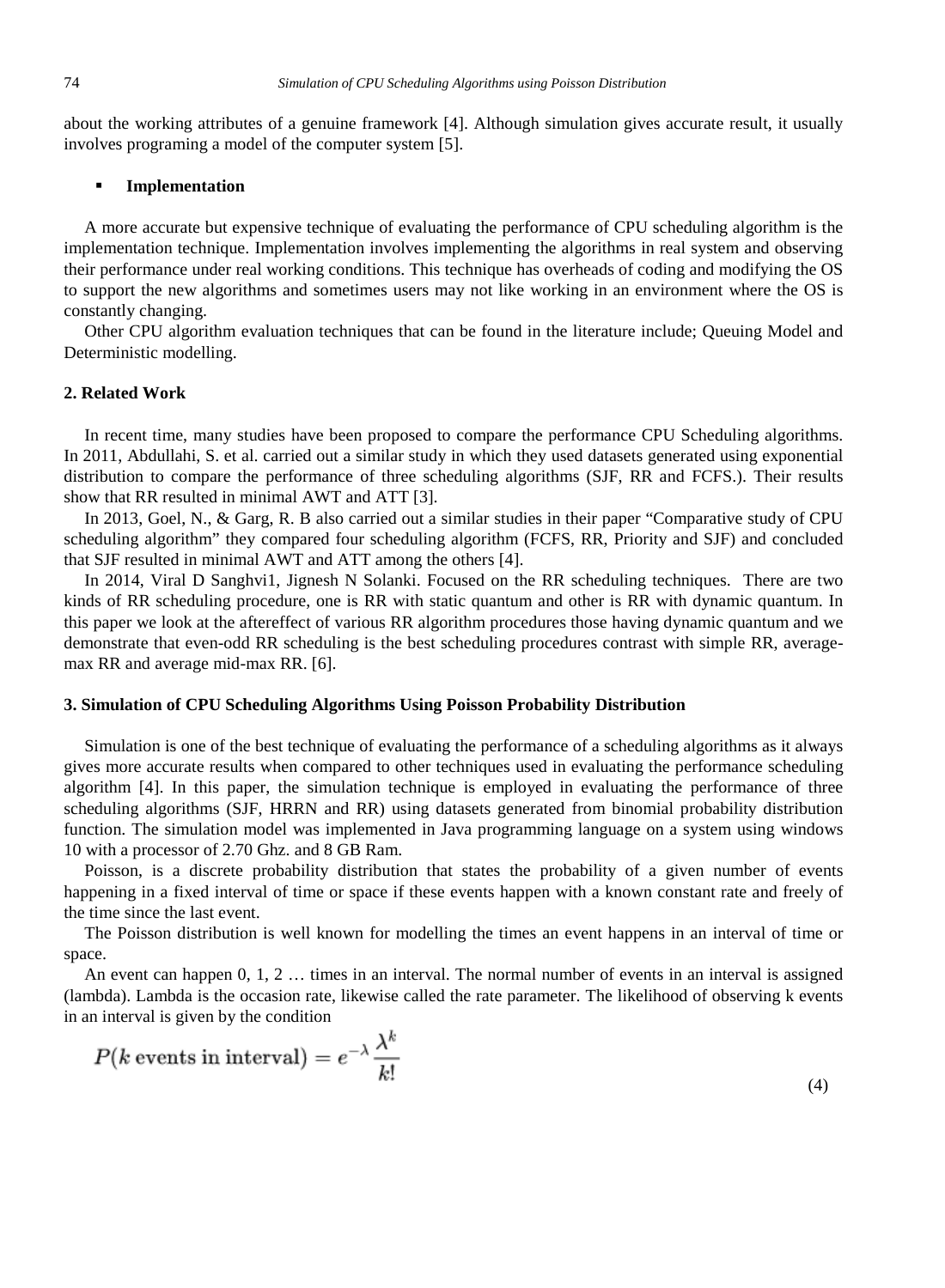Where

- is the average number of events per interval
- e is the number 2.71828... (Euler's number) the base of the natural logarithms
- k takes values 0, 1, 2, …
- $k! = k \times (k-1) \times (k-2) \times ... \times 2 \times 1$  is the factorial of k.

## *3.1 Evaluation Criteria*

To compare the performance of the three scheduling algorithms, we employed the following CPU scheduling criteria:

- Turnaround Time the time interval from when a process was submitted to when it finish execution
- Waiting Time the time a process spent waiting in the ready queue.
- Context Switch the process of storing and restoring context (state) of a process, so that execution can be resumed at the same point at a later time.

#### **4 Experiments and Results**

In order to investigate the performance of the scheduling algorithms used in our simulation, an experiment was performed. The CPU burst time was synthesized using the Poisson distribution function using the following parameters,  $n = 19$ ,  $p = 0.5$  while the arrival time of the processes was generated using the following Poisson distribution parameters  $n=3$  and  $p=0.4$ .

Table 1: Process Burst Time (Case I)

| Process        | Arrival Time | <b>Burst Time</b> |
|----------------|--------------|-------------------|
| P1             |              | 121               |
| P <sub>2</sub> |              | 107               |
| P <sub>3</sub> | 10           | 135               |
| P <sub>4</sub> | O            | 161               |
| P <sub>5</sub> |              | 154               |
| P6             |              | 183               |

The simulation results of SJF, RR and HRRN are shown in table 2, 3, and 4 respectively. Similarly, fig 1, 2 and 3 show the Gantt chart representation of SJF, RR and HRRN respectively.

Table 2: Result of Shortest Job First Non-Preemptive Scheduling algorithm

| <b>Process</b> | <b>Arrival Time</b> | <b>Burst Time</b> | <b>Waiting Time</b> | <b>Turnaround Time</b> |
|----------------|---------------------|-------------------|---------------------|------------------------|
| <b>P1</b>      | v                   | 121               |                     | 121                    |
| <b>P2</b>      |                     | 107               | 119                 | 226                    |
| P3             | 10                  | 135               | 218                 | 353                    |
| <b>P4</b>      | 6                   | 161               | 511                 | 672                    |
| <b>P5</b>      | 4                   | 154               | 359                 | 513                    |
| <b>P6</b>      | 3                   | 183               | 675                 | 858                    |
| Average        |                     |                   | 313.67              | 457.17                 |
|                |                     |                   |                     |                        |
|                |                     |                   |                     |                        |

|  | . .   | . . |  |  |
|--|-------|-----|--|--|
|  | _____ |     |  |  |

*CS = 0*

Fig 1: Gantt chart for Shortest Job First Non-Preemptive Scheduling algorithm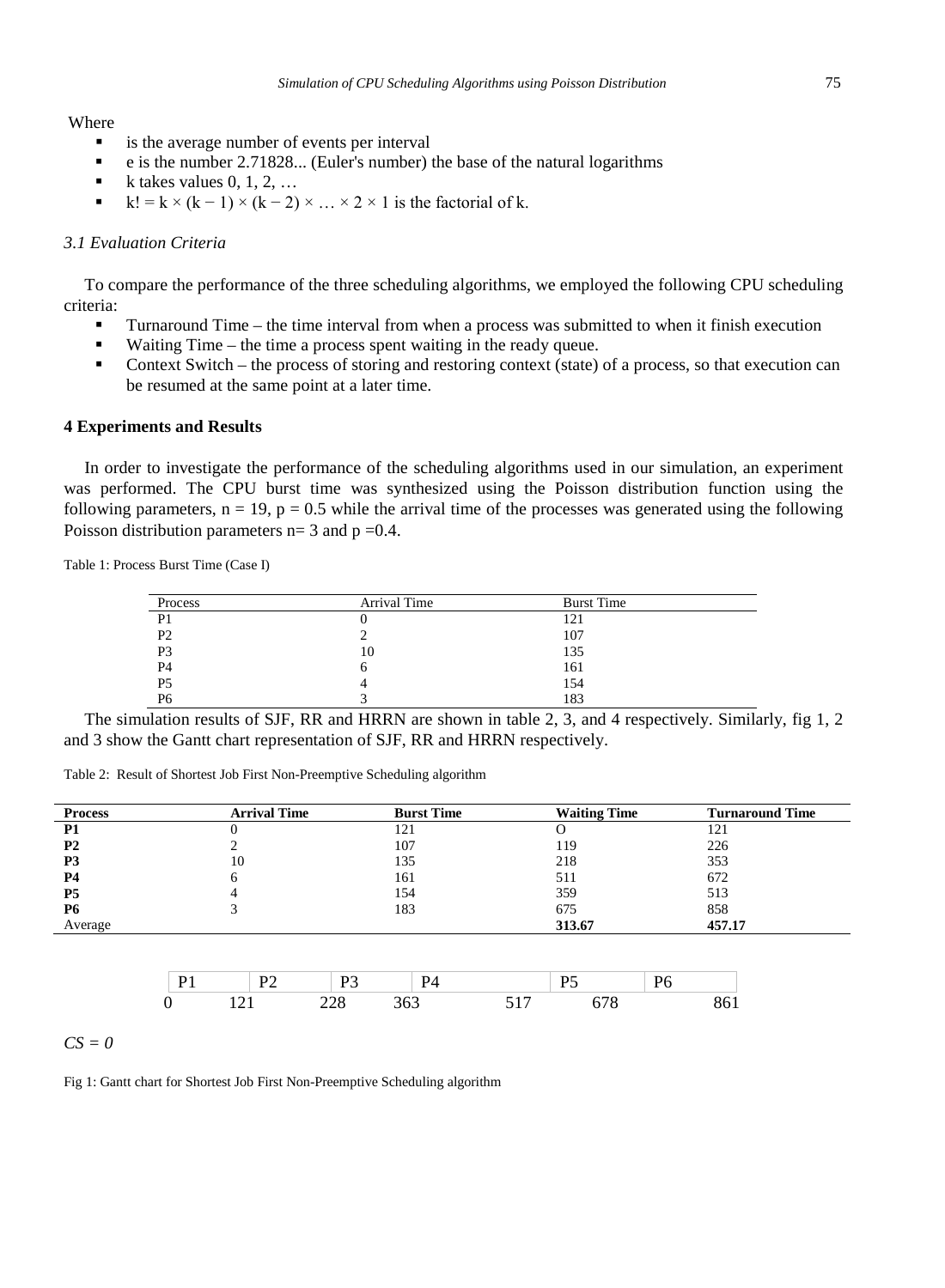| <b>Process</b> |           | <b>Arrival Time</b> |    | <b>Burst Time</b> |           | <b>Waiting Time</b> |           |           | <b>Turnaround Time</b> |
|----------------|-----------|---------------------|----|-------------------|-----------|---------------------|-----------|-----------|------------------------|
| P1             |           |                     |    | 121               |           |                     |           | 121       |                        |
| <b>P2</b>      |           |                     |    | 107               |           | 119                 |           | 226       |                        |
| P3             |           | 10                  |    | 135               |           | 218                 |           | 353       |                        |
| <b>P4</b>      |           |                     |    | 161               |           | 653                 |           | 814       |                        |
| P <sub>5</sub> |           | 4                   |    | 154               |           | 668                 |           | 822       |                        |
| <b>P6</b>      |           |                     |    | 183               |           | 675                 |           | 858       |                        |
| Average        |           |                     |    |                   |           | 388.83              |           | 532.33    |                        |
|                |           |                     |    |                   |           |                     |           |           |                        |
| P <sub>1</sub> | <b>P2</b> | P3                  | P4 | <b>P5</b>         | <b>P6</b> | <b>P4</b>           | <b>P5</b> | <b>P6</b> | <b>P6</b>              |

Table 3: Result of Dynamic Round-Robin variable quantum Scheduling algorithm

0 121 228 363 511 659 807 820 826 857 861  $CS = 4$ 

Fig 2: Gantt chart for Dynamic Round-Robin even-odd number quantum

Table 4: Highest Response-Ratio-Next (HRRN) scheduling algorithm

| <b>Process</b> | <b>Arrival Time</b>              | <b>Burst Time</b>                | <b>Waiting Time</b>              | <b>Turnaround Time</b> |
|----------------|----------------------------------|----------------------------------|----------------------------------|------------------------|
| <b>P1</b>      | v                                | 121                              | 0                                | 121                    |
| <b>P2</b>      |                                  | 107                              | 119                              | 226                    |
| <b>P3</b>      | 10                               | 135                              | 518                              | 690                    |
| <b>P4</b>      | 6                                | 161                              | 694                              | 855                    |
| <b>P5</b>      | 4                                | 154                              | 407                              | 561                    |
| <b>P6</b>      | 3                                | 183                              | 225                              | 408                    |
| Average        |                                  |                                  | 333.33                           | 476.83                 |
|                |                                  |                                  |                                  |                        |
|                | P <sub>2</sub><br>P <sub>1</sub> | P <sub>6</sub><br>P <sub>5</sub> | P <sub>1</sub><br>P <sub>3</sub> |                        |
|                | 121<br>0                         | 228<br>411<br>565                | 700                              | 864                    |
| $CS = 0$       |                                  |                                  |                                  |                        |

#### Fig 3: Gantt chart for HRRN

#### *4.1 Result Analysis*

In this section, the comparative analysis of our simulation results is presented. First we present the comparative results for both cases in tabular form as shown in table x and y and finally, we made use of bar charts to further compare the results obtained as can be seen in figure x, y and z for case I and figure x, y, and z respectively. The comparative results clearly show that SJFPS algorithm is given better results in terms of reducing AWT, ATT and number of context switches than FCFS and RR scheduling algorithms for both cases.

Table 5: comparison of Algorithms performance

| <b>Algorithms</b> | Average<br>Time | Turnaround | <b>Average Waiting Time</b> |
|-------------------|-----------------|------------|-----------------------------|
| <b>SJF</b>        | 457.17          |            | 313.67                      |
| RR                | 532.83          |            | 388.83                      |
| <b>HRRN</b>       | 476.83          |            | 333.33                      |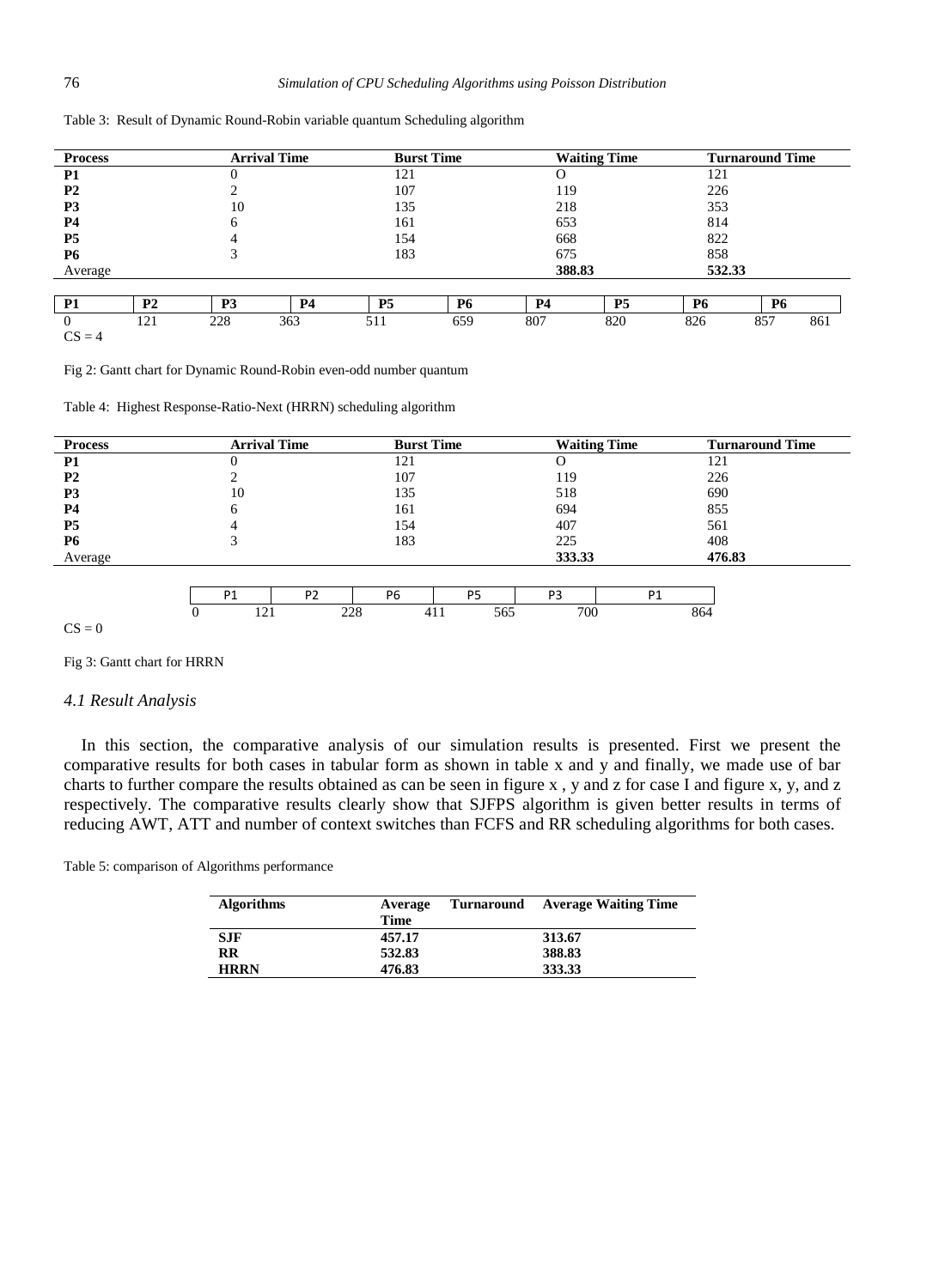

Fig 4: Bar chart representation of AWT, ATT

| <b>NO OF PROCESSES</b>                                                                                          |                           | $_{\rm 6}$       |                                                         | Generate processes | CHART<br>Stimulate                                                                                                          |
|-----------------------------------------------------------------------------------------------------------------|---------------------------|------------------|---------------------------------------------------------|--------------------|-----------------------------------------------------------------------------------------------------------------------------|
|                                                                                                                 | <b>SHORTEST JOB FIRST</b> |                  |                                                         |                    |                                                                                                                             |
| Process                                                                                                         | AT                        | BT               | $\sim$ WT                                               | TAT                |                                                                                                                             |
| p1                                                                                                              | $\pmb{0}$                 | 121              | $\theta$                                                | 121                | $[0 = p1   121 = p2   228 = p3   363 = p5   517 = p4   678 = p6   861$                                                      |
| p2                                                                                                              | $\overline{2}$            | 107              | 119                                                     | 226                |                                                                                                                             |
| v3                                                                                                              | 10                        | 135              | 218                                                     | 353                | l۰<br>72                                                                                                                    |
| p4                                                                                                              | $\overline{6}$            | 161              | 511                                                     | 672                |                                                                                                                             |
| p5                                                                                                              | $\ddot{a}$                | 154              | 359                                                     | 513                | 313.67<br>Average Wait Time                                                                                                 |
| p6                                                                                                              | ٦                         | 183              | 675                                                     | 858                |                                                                                                                             |
|                                                                                                                 |                           |                  |                                                         |                    |                                                                                                                             |
|                                                                                                                 |                           |                  |                                                         |                    | 457.17<br>Turn about time                                                                                                   |
|                                                                                                                 |                           |                  |                                                         |                    |                                                                                                                             |
|                                                                                                                 |                           |                  |                                                         |                    |                                                                                                                             |
|                                                                                                                 | AT<br>0<br>$\overline{c}$ | BT<br>121<br>107 | $-WT$<br>0<br>119                                       | TAT<br>121<br>226  | $0 = p1$   121 = p2   228 = p3   363 = p4   511 = p5   657 = p6   807 = p4   820 = p5   8<br>$\overline{\phantom{a}}$<br>9, |
|                                                                                                                 | 10                        | 135              | 218                                                     | 353                |                                                                                                                             |
|                                                                                                                 | $\ddot{\mathbf{6}}$       | 161              | 653                                                     | 814                | Average Wait Time<br>388.83                                                                                                 |
|                                                                                                                 | 4                         | 154              | 668                                                     | 822                |                                                                                                                             |
| Dynamic Round-Robin even-odd number quantum Scheduling algorithm<br>Process<br>p1<br>p2<br>p3<br>p4<br>p5<br>pô | $\overline{\mathbf{a}}$   | 183              | 675                                                     | 858                | Turn about time<br>532.33                                                                                                   |
|                                                                                                                 |                           |                  |                                                         |                    |                                                                                                                             |
|                                                                                                                 |                           |                  |                                                         |                    |                                                                                                                             |
|                                                                                                                 |                           |                  | Highest Response-Ratio-Next (HRRN) Scheduling algorithm |                    |                                                                                                                             |
| Process                                                                                                         | AT                        | BT               |                                                         | TAT                |                                                                                                                             |
|                                                                                                                 |                           |                  | $W$ T                                                   |                    | $ 0 = p1 121 = p2 228 = p6 411 = p5 565 = p3 700 = p4 861$                                                                  |
|                                                                                                                 | $\mathbb{Q}$              | 121              | $\circ$                                                 | 121                |                                                                                                                             |
|                                                                                                                 | $\overline{\mathbf{c}}$   | 107              | 119                                                     | 226                | 4A                                                                                                                          |
|                                                                                                                 | 10                        | 135              | 555                                                     | 690                | Average Wait Time<br>333.33                                                                                                 |
| p1<br>p2<br>p3<br>p4<br>p <sub>5</sub>                                                                          | 6<br>4                    | 161<br>154       | 694<br>407<br>225                                       | 855<br>561         | ٠.                                                                                                                          |

Fig 5: CPU Stimulation environment built with java

## **5 Conclusion**

In this paper, the simulation of three CPU scheduling algorithms Shortest Job First Non-Preemptive, Highest Response-Ratio-Next (HRRN) and Dynamic Round-Robin even-odd number quantum. Using Poisson probability distribution function was implemented and their results were compared based on three scheduling criteria, Average waiting time, Average turnaround time and number of context switch. The experimental